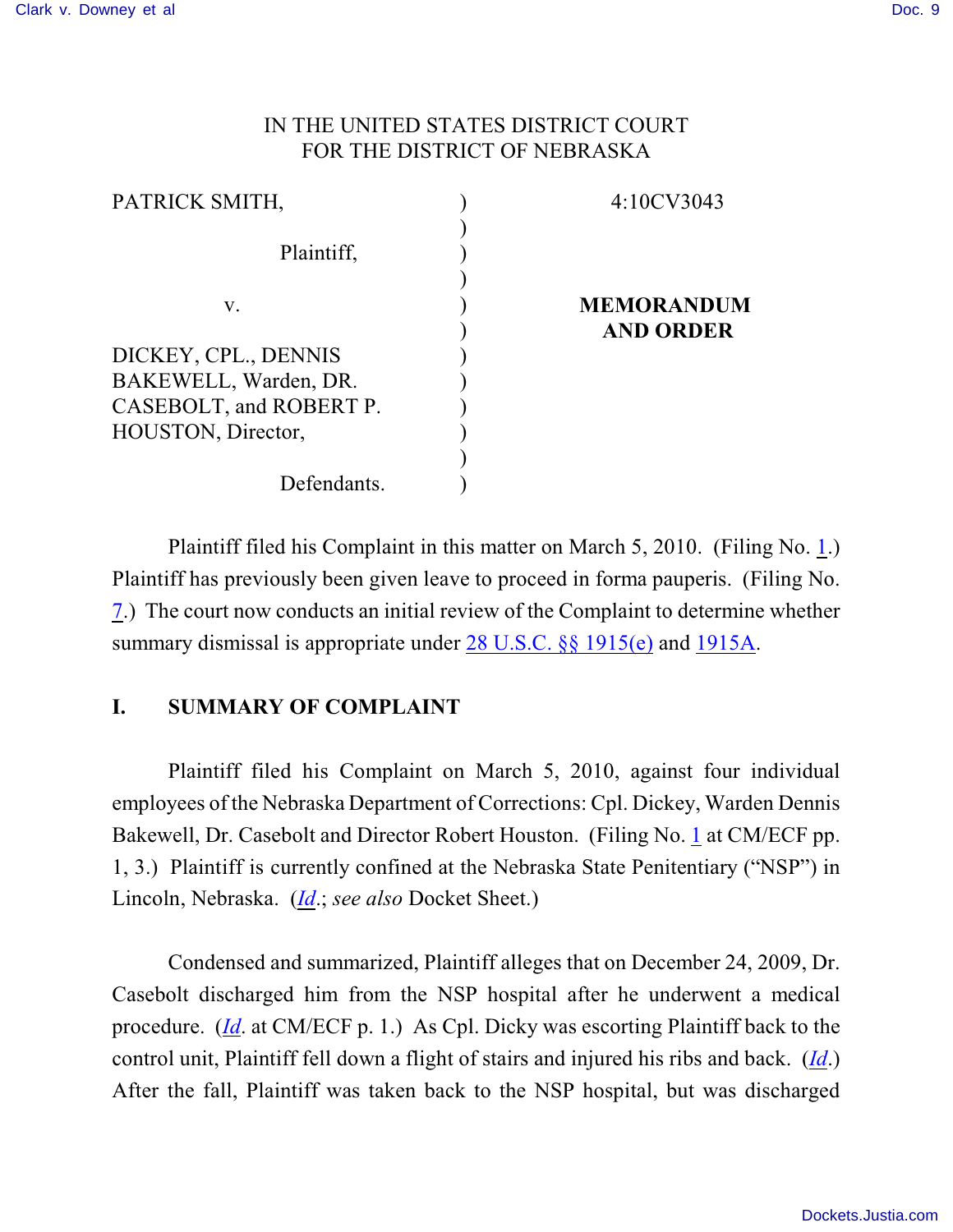without being examined by a doctor. (*[Id](https://ecf.ned.uscourts.gov/doc1/11301967428)*.) Plaintiff alleges this violated his "right to safety and security" under Neb. Rev. Stat. 83-4,154, and his right of access to health care. (*[Id](https://ecf.ned.uscourts.gov/doc1/11301967428)*. at CM/ECF pp. 1, 3.) Plaintiff seeks monetary compensation in the amount of \$950,000.00. (*[Id](https://ecf.ned.uscourts.gov/doc1/11301967428).* at CM/ECF p. 4.)

## **II. APPLICABLE LEGAL STANDARDS ON INITIAL REVIEW**

The court is required to review prisoner and in forma pauperis complaints seeking relief against a governmental entity or an officer or employee of a governmental entity to determine whether summary dismissal is appropriate. *See* [28](http://www.westlaw.com/find/default.wl?rs=CLWP3.0&vr=2.0&cite=28+USCA+ss+1915%28e%29) [U.S.C. §§ 1915\(e\)](http://www.westlaw.com/find/default.wl?rs=CLWP3.0&vr=2.0&cite=28+USCA+ss+1915%28e%29) and [1915A](http://web2.westlaw.com/find/default.wl?fn=_top&rs=WLW8.04&rp=%2ffind%2fdefault.wl&vr=2.0&cite=28+USC+section+1915A). The court must dismiss a complaint or any portion thereof that states a frivolous or malicious claim, that fails to state a claimupon which relief may be granted, or that seeks monetary relief from a defendant who is immune from such relief. [28 U.S.C. § 1915\(e\)\(2\)\(B\)](http://www.westlaw.com/find/default.wl?rs=CLWP3.0&vr=2.0&cite=28+USCA+s+1915%28e%29%282%29%28B%29); [28 U.S.C. § 1915A](http://www.westlaw.com/find/default.wl?rs=CLWP3.0&vr=2.0&cite=28+USCA+s+1915A).

A pro se plaintiff must set forth enough factual allegations to "nudge[] their claims across the line from conceivable to plausible," or "their complaint must be dismissed" for failing to state a claim upon which relief can be granted. *[Bell Atlantic](http://www.westlaw.com/find/default.wl?rs=CLWP3.0&vr=2.0&cite=550+U.S.+544) Corp. v. Twombly*[, 550 U.S. 544, 569-70 \(2007\)](http://www.westlaw.com/find/default.wl?rs=CLWP3.0&vr=2.0&cite=550+U.S.+544);*see also [Ashcroft v. Iqbal](http://www.westlaw.com/find/default.wl?rs=CLWP3.0&vr=2.0&cite=129+S.Ct.+1937)*, 129 S. Ct. [1937, 1950 \(2009\)](http://www.westlaw.com/find/default.wl?rs=CLWP3.0&vr=2.0&cite=129+S.Ct.+1937) ("A claim has facial plausibility when the plaintiff pleads factual content that allows the court to draw the reasonable inference that the defendant is liable for the misconduct alleged."). Regardless of whether a plaintiff is represented or is appearing pro se, the plaintiff's complaint must allege specific facts sufficient to state a claim. *See Martin v. Sargent*, 780 [F.2d 1334, 1337 \(8th Cir. 1985\)](http://www.westlaw.com/find/default.wl?rs=CLWP3.0&vr=2.0&cite=780+F.2d+1334). However, a pro se plaintiff's allegations must be construed liberally. *[Burke v. North](http://www.westlaw.com/find/default.wl?rs=CLWP3.0&vr=2.0&cite=294+F.3d+1043) [Dakota Dep't of Corr. & Rehab.](http://www.westlaw.com/find/default.wl?rs=CLWP3.0&vr=2.0&cite=294+F.3d+1043)*, 294 F.3d 1043, 1043-44 (8th Cir. 2002) (citations omitted).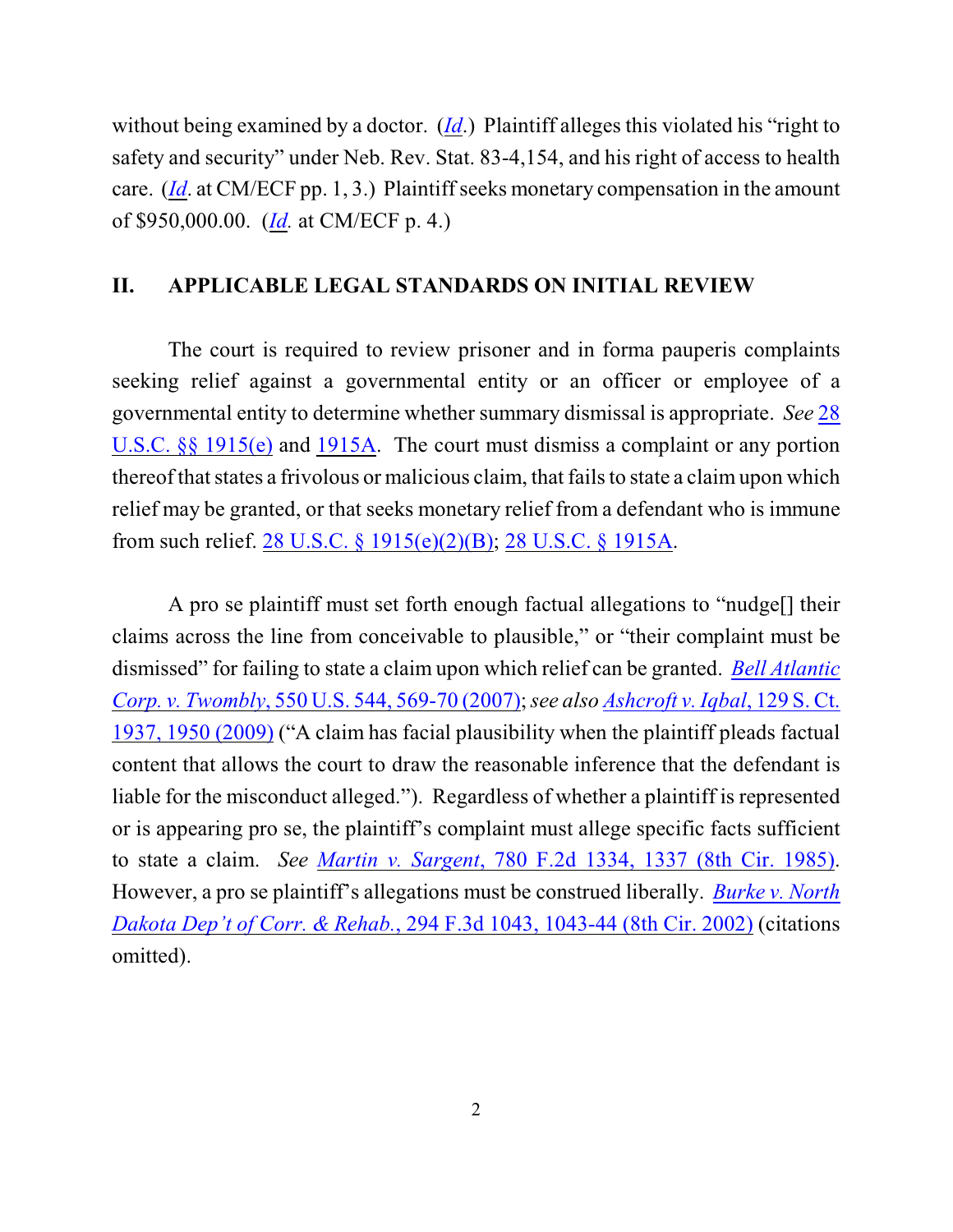#### **III. DISCUSSION OF CLAIMS**

The Eleventh Amendment bars claims for damages by private parties against a state, state instrumentalities and an employee of a state sued in the employee's official capacity. *See, e.g., [Egerdahl v. Hibbing Cmty. Coll.,](http://www.westlaw.com/find/default.wl?rs=CLWP3.0&vr=2.0&cite=72+F.3d+615)* 72 F.3d 615, 619 (8th [Cir. 1995\)](http://www.westlaw.com/find/default.wl?rs=CLWP3.0&vr=2.0&cite=72+F.3d+615); *[Dover Elevator Co. v. Ark. State Univ.](http://www.westlaw.com/find/default.wl?rs=CLWP3.0&vr=2.0&cite=64+F.3d+442)*, 64 F.3d 442, 446-47 (8th Cir. [1995\)](http://www.westlaw.com/find/default.wl?rs=CLWP3.0&vr=2.0&cite=64+F.3d+442). Any award of retroactive monetary relief payable by the state, including for back pay or damages, is proscribed by the Eleventh Amendment absent a waiver of immunity by the state or an override of immunity by Congress. *See, e.g., [Dover](http://www.westlaw.com/find/default.wl?rs=CLWP3.0&vr=2.0&cite=64+F.3d+444) Elevator Co.*, [64 F.3d at 444](http://www.westlaw.com/find/default.wl?rs=CLWP3.0&vr=2.0&cite=64+F.3d+444); *Nevels v. Hanlon*, 656 F.2d 372, [377-78 \(8th Cir. 1981\)](http://www.westlaw.com/find/default.wl?rs=CLWP3.0&vr=2.0&cite=656+F.2d+372). Sovereign immunity does not bar damages claims against state officials acting in their personal capacities, nor does it bar claims brought pursuant to [42 U.S.C. §1983](http://www.westlaw.com/find/default.wl?rs=CLWP3.0&vr=2.0&cite=42+USCA+s1983) which seek equitable relief from state employee defendants acting in their official capacity.

Where a plaintiff does not specify the capacity in which a defendant is sued, it is presumed that a defendant is sued in his official capacity only. *See, e.g., [Johnson](http://www.westlaw.com/find/default.wl?rs=CLWP3.0&vr=2.0&cite=172+F.3d+531) [v. Outboard Marine Corp.](http://www.westlaw.com/find/default.wl?rs=CLWP3.0&vr=2.0&cite=172+F.3d+531)*, 172 F.3d 531, 535 (8th Cir. 1999) ("This court has held that, in order to sue a public official in his or her individual capacity, a plaintiff must expressly and unambiguously state so in the pleadings, otherwise, it will be assumed that the defendant is sued only in his or her official capacity."). In addition, a claim against an individual, in his official capacity, is in reality a claim against the entity which employs the official. *See Parrish v. Luckie*, 963 F.2d [201, 203 n.1 \(8th Cir.](http://www.westlaw.com/find/default.wl?rs=CLWP3.0&vr=2.0&cite=963+F.2d+201) [1992\)](http://www.westlaw.com/find/default.wl?rs=CLWP3.0&vr=2.0&cite=963+F.2d+201) ("Suits against persons in their official capacity are just another method of filing suit against the entity. . . . A plaintiff seeking damages in an official-capacity suit is seeking a judgment against the entity . . . .") (quotations omitted). *Accord Eagle v. Morgan*, 88 F.3d 620, [629 n.5 \(8th Cir. 1996\)](http://www.westlaw.com/find/default.wl?rs=CLWP3.0&vr=2.0&cite=88+F.3d+620) ("'[A]n official-capacity suit is, in all respects other than name, to be treated as a suit against the entity.'") (quoting *Kentucky v. Graham*[, 473 U.S. 159, 165 \(1985\)\)](http://web2.westlaw.com/find/default.wl?tf=-1&rs=WLW8.05&referencepositiontype=S&serialnum=1985133039&fn=_top&findtype=Y&tc=-1&referenceposition=3105&db=708&vr=2.0&rp=%2ffind%2fdefault.wl&RLT=CLID_FQRLT6212136&TF=756&TC=1&n=1). As such, damages claims against individual state employees acting in their official capacities are also barred by the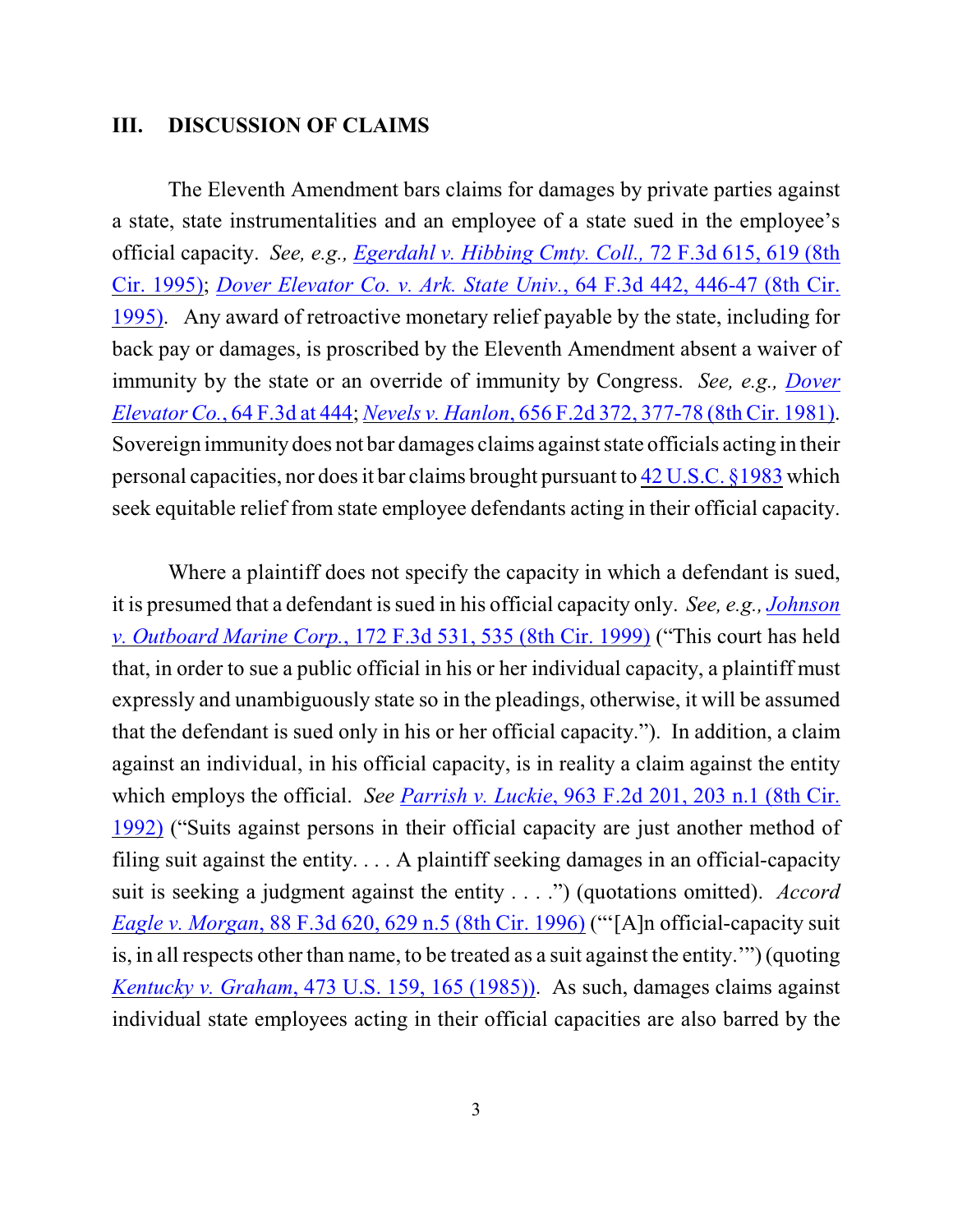Eleventh Amendment. *Murphy v. State of Ark.*[, 127 F.3d 750, 754 \(8th Cir. 1997\)](http://www.westlaw.com/find/default.wl?rs=CLWP3.0&vr=2.0&cite=127+F.3d+750).

Here, Plaintiff sues four individual state employees. (Filing No. [1](http://ecf.ned.uscourts.gov/doc1/11301967428) at CM/ECF pp. 1, 3.) Because Plaintiff does not specify the capacity in which he sues these individuals, the court assumes they are sued in their official capacities only. However, Plaintiff only seeks monetary relief. (*[Id](https://ecf.ned.uscourts.gov/doc1/11301967428)*. at CM/ECF p. 4.)

As discussed above, Plaintiff may not sue a state employee in their official capacity for monetary relief absent a waiver of immunity by the state or an override of immunity by Congress. There is no indication that the state waived or Congress overrode immunity here. Accordingly, Defendants are entitled to sovereign immunity and Plaintiff's claims against them must be dismissed.<sup>1</sup>

## IT IS THEREFORE ORDERED that:

1. Plaintiff's Complaint (filing no. [1](http://ecf.ned.uscourts.gov/doc1/11301967428)) is dismissed without prejudice.

2. A separate judgment will be entered in accordance with this Memorandum and Order.

<sup>&</sup>lt;sup>1</sup>To the extent that Dr. Casebolt is not a state employee, Plaintiff's Complaint still fails to state constitutional a claim against him upon which relief may be granted. Plaintiff's only allegation against Dr. Casebolt is that he discharged Plaintiff from the NSP hospital after he underwent a medical procedure. (Filing No. [1](https://ecf.ned.uscourts.gov/doc1/11301967428) at CM/ECF p. 1.) Plaintiff's disagreement with his discharge cannot form the basis of a constitutional claim. *See, e.g., Jolly v. Knudsen*, [205 F.3d 1094, 1096 \(8th Cir. 2000\)](http://web2.westlaw.com/find/default.wl?rs=WLW10.01&ifm=NotSet&fn=_top&sv=Split&cite=205+F.3d+1096&vr=2.0&rp=%2ffind%2fdefault.wl&mt=26) (recognizing that an inmate's mere disagreement with treatment decisions does not rise to the level of a constitutional violation).